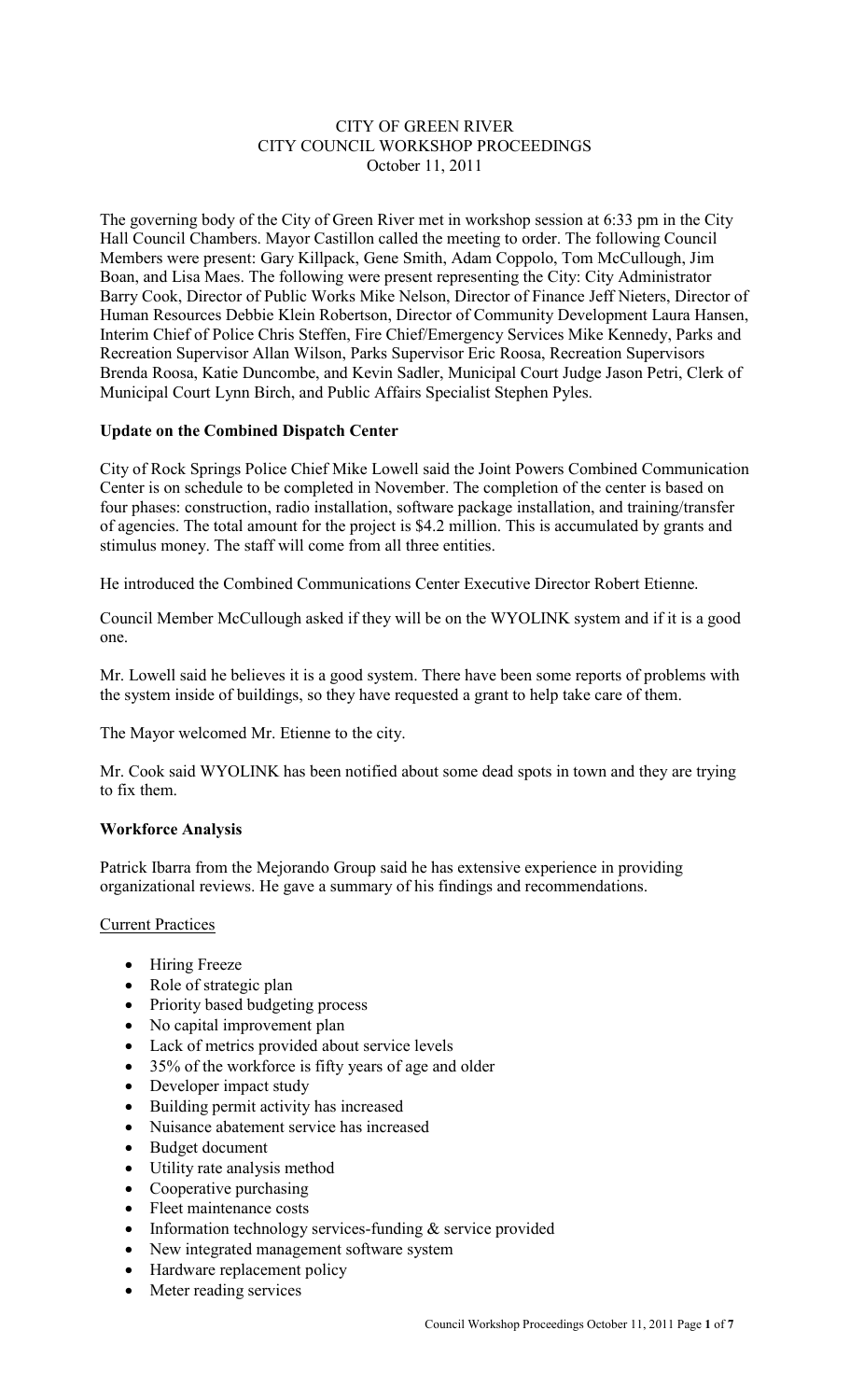- Human resource services
- Municipal court- financial, citations & systems
- Pavement condition index score-77% of streets with score of seventy or above as of 2009
- Solid waste collection-only Rock Springs contracts out
- Three engineers
- Fleet maintenance funding
- Vehicle replacement policy
- Cooperative purchasing

## Recommendations

- Monthly or quarterly updates from each department on service levels, performance metrics
- Role of strategic plan
- Hiring freeze lifted
- Establish a capital improvement plan
- Finalize fleet replacement policy
- Explore shared services with other government jurisdictions
- Pursue priority based budgeting
- Comprehensive succession planning program
- Role of engineering in development services
- Developer impact fee study
- Nuisance abatement process
- Cooperative purchasing
- Budget document
- Cost allocation plan-fleet and information technology
- Evaluate information technology service levels
- Consider technology master plan
- Meter reading technology-service delivery
- Human resources-quarterly updates on services
- Municipal court
- Recreation user fee policy-outside study
- Police leadership development program
- Crime rate & service metrics
- Sworn officers assigned to investigations
- Commitment to street maintenance
- Fleet maintenance operations
- Cooperative purchasing

Mr. Ibarra said his recommendations could improve efficiencies, enhance productivity, increase return on investment, save on costs, and provide for an accountable government.

Council Member Coppolo asked about the amount of part-time hours.

Mr. Ibarra said there is no right amount of hours or wrong amount of hours for part-time. It all depends on the need. In some respects it is smart business to have part-time staff in place to create a contingency in the workforce. Part-time people fill in on programs that are still needed, at a cheaper cost.

The Mayor thanked him for doing a good job and said this is something that will need to be addressed by council and staff.

## **Priority Based Budgeting**

Jon Johnson and Chris Fabian presented an overview on priority based budgeting. There are five steps to successful prioritization: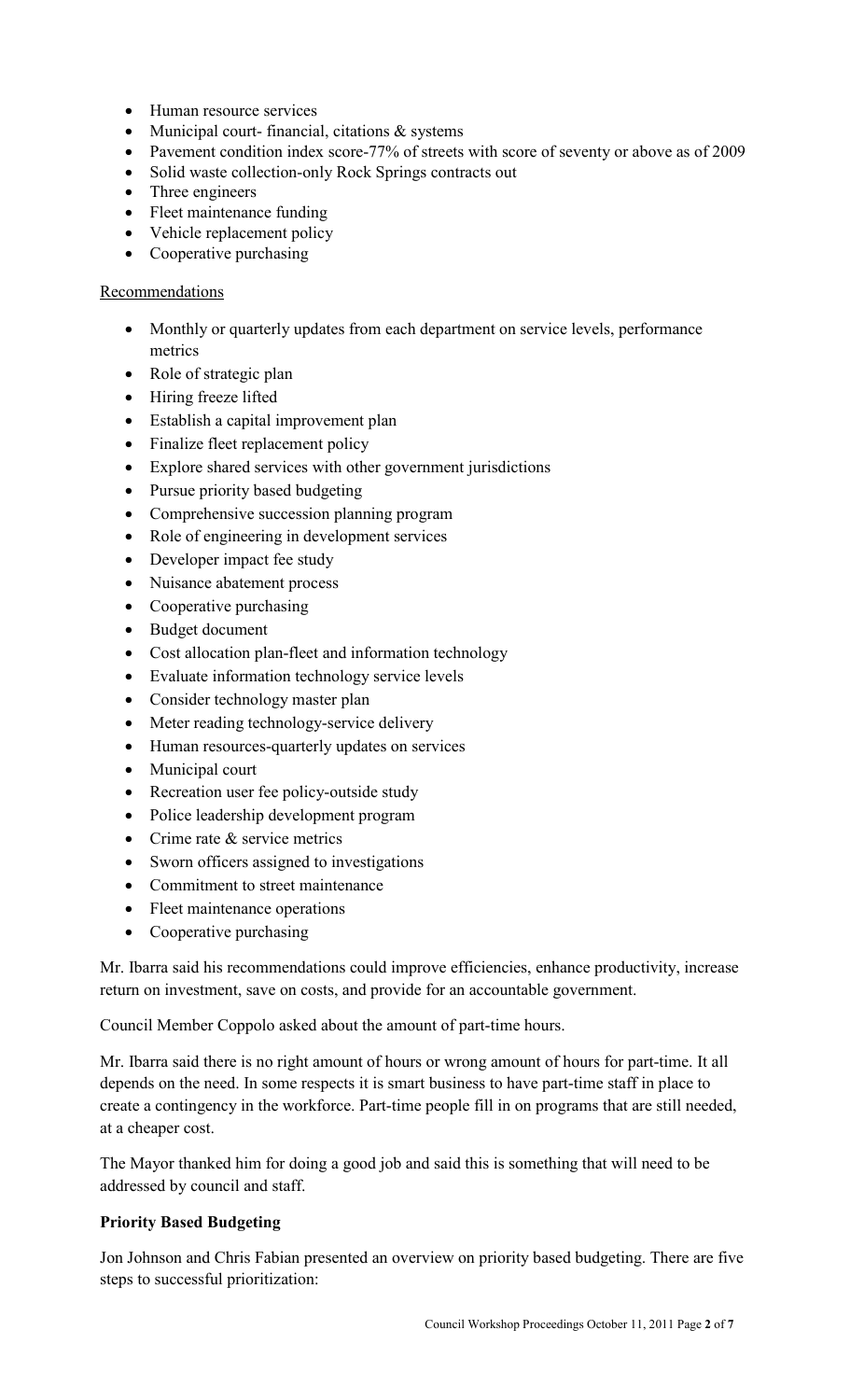**1.** Determine Results – accurate prioritization of programs, reflecting the city's standard objectives, depends on the comprehensive identification of the results they are in business to achieve.

Community results:

- Used to differentiate programs offered to the community
- Not all programs achieve these results
- Programs that achieve many results, with a high degree of influence, demonstrates a high degree of relevance

Quality Service Results:

- Every program should achieve these results (though not every program does)
- Not used to differentiate the relevance of programs in prioritization

Governance Results:

- Used to differentiate programs designed to support governance
- **2.** Clarify Result Definitions precision in prioritization results from the articulation of the cause and effect relationship between a program and result. With clearly defined result maps, detailing the factor that influences the results we are in business to achieve, we can seek to minimize subjectivity in the process of linking programs with results.
- **3.** Identify Programs and Services differentiating programs and services we offer, as opposed to comparing the departments who provide those services allows for better prioritization.
	- Departments develop their own program inventories
	- When defining programs it is important to be clear on the objectives of what inventory will be used for
	- Not too big, not too small, just right. Measure relative size based on costs, people associated with programs, departments and divisions are too big, tasks are too small.
- **4.** Value Programs Based on Results with the right results and with clear definitions of those results, we can more accurately place a value on a program relative to its influence on achieving results.
	- Mandated to provide the service  $-\overline{\ }$  is it mandated by state statutes
	- Reliance on the city to provide the service is it offered anywhere else in the community
	- Self-sustainability program revenue
	- Change in demand for service

After departments score their programs there is a peer review process. This compares the importance of the programs from another perspective.

**5.** Allocate Resources Based on Priorities – using "resource alignment diagnostic tool.

# **Update on Parks and Recreation Projects**

Director of Parks and Recreation Allan Wilson updated council on Parks and Recreation Projects:

- Chain Link Fencing awarded tonight
- Rodeo Arena restroom/concession awarded tonight
- Vault restroom is ordered for the shooting range for \$29,433.29
- Parking lot across from rodeo arena in process \$34,770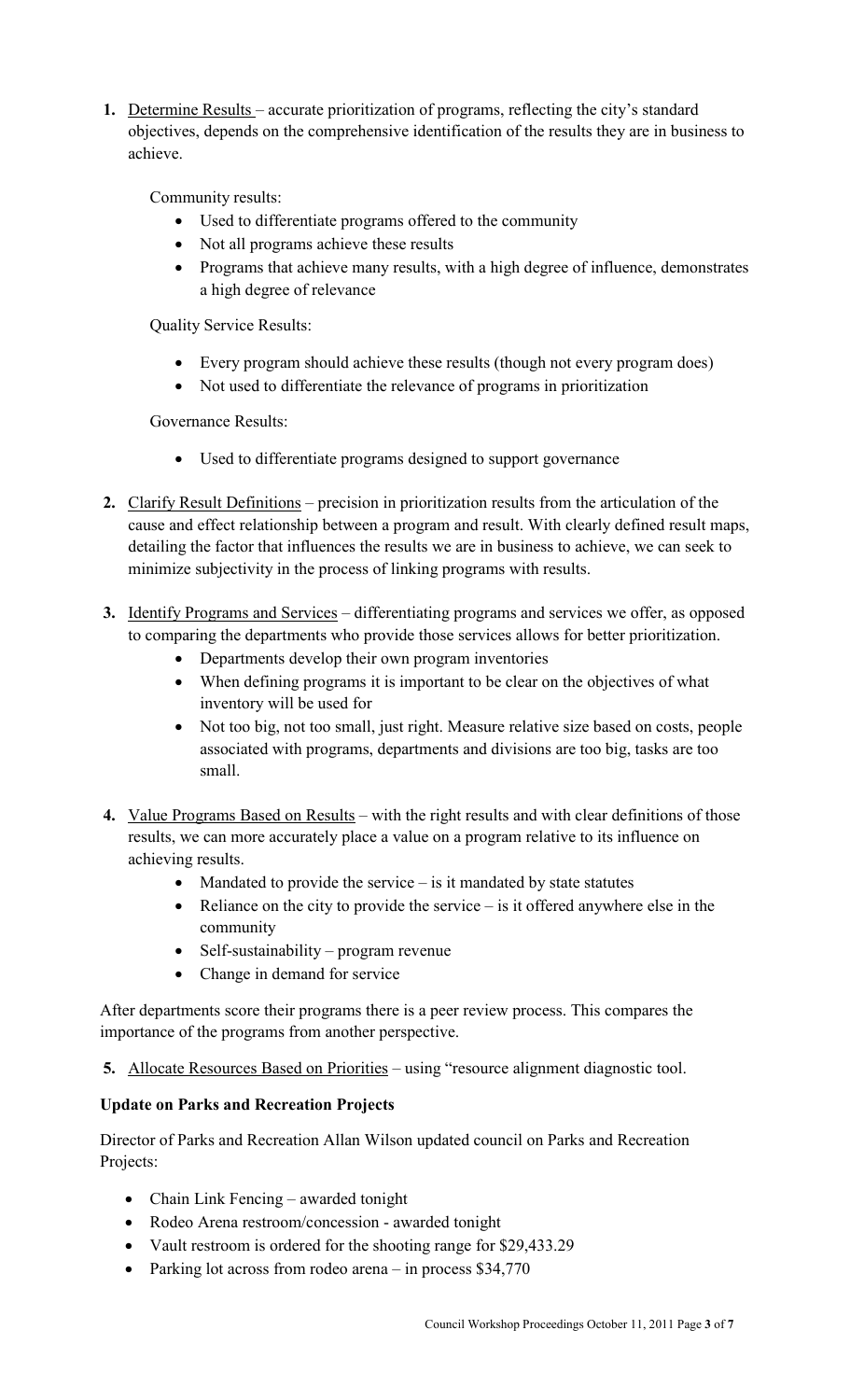The shooting range will be closed from October  $17<sup>th</sup>$ , 2011 for ten to fourteen days for concrete work. As of today, the amount that has been spent is \$241,726.17 out of the \$424,979.

Staff has met with local groups to discuss the improvements that they would like to see done to the rodeo arena. The plan is to get some improvements done on the arena with the \$183,252.83 that is left.

- Russian Olive/Tamarisk abatement project is going to be put off until the spring due to the weather.
- Energy Efficiency Project is being put out for bid
- Pavilion parking lot was paved today
- Pavilion Shelter for Railroad Avenue there are a lot of unknown utilities running underground in this area. There are fiber lines that run there too. Staff has looked at different areas to decide where to put the shelter. The first option is to locate the building in the parking lot across from JLT building or move it to the west. He is concerned that if someone buys the JLT building their parking will be limited. He would like council's direction on where they would like it to be located.

Council Member Boan said it is not going to matter where it is located; it will take up parking spaces. He asked why the building is shown being built with bricks. He said this is going to triple the cost of the building. Originally, it was supposed to be an open area pavilion and now it is looking to be a permanent structure.

Mr. Wilson said it will match the existing buildings in the area. The Mayor and Council Member Smith had made the suggestion when they did a walkthrough the area. It does increase the cost, but this is just an option, it is the council's decision.

Council Member Boan asked if it could be moved down in the area that is in front of the Brewery.

Mr. Wilson said that is not an option because of the utility lines. The Union Pacific land has so many unknown items in the ground that it is never a for sure thing to place anything anywhere down there.

Council Member Boan asked why the fencing was moved. They could have moved it onto the edge of the concrete.

Mr. Wilson said they could not have done that because there is no solid ground under there. It is gravel.

Council Member McCullough said he will not vote for placing any building in front of a business and taking their parking spaces. It has to go past the area by the Brewery.

Council Member Smith said he will support the building being put as far as they can to the east. The parking spots are owned by the city, they don't belong to the businesses. The building needs to serve the purposes that it was being built for in the first place. He will not support the building being built to the west.

Council Member Maes said building to the west end will be right by residential homes. The blue canopy study said it should be placed where the viaduct and main businesses are.

Mr. Wilson said it's up to council, what the building will look like and where it is located. There are a lot of options.

Council Member Maes said the businesses might be really happy to have it there because they could offer more events.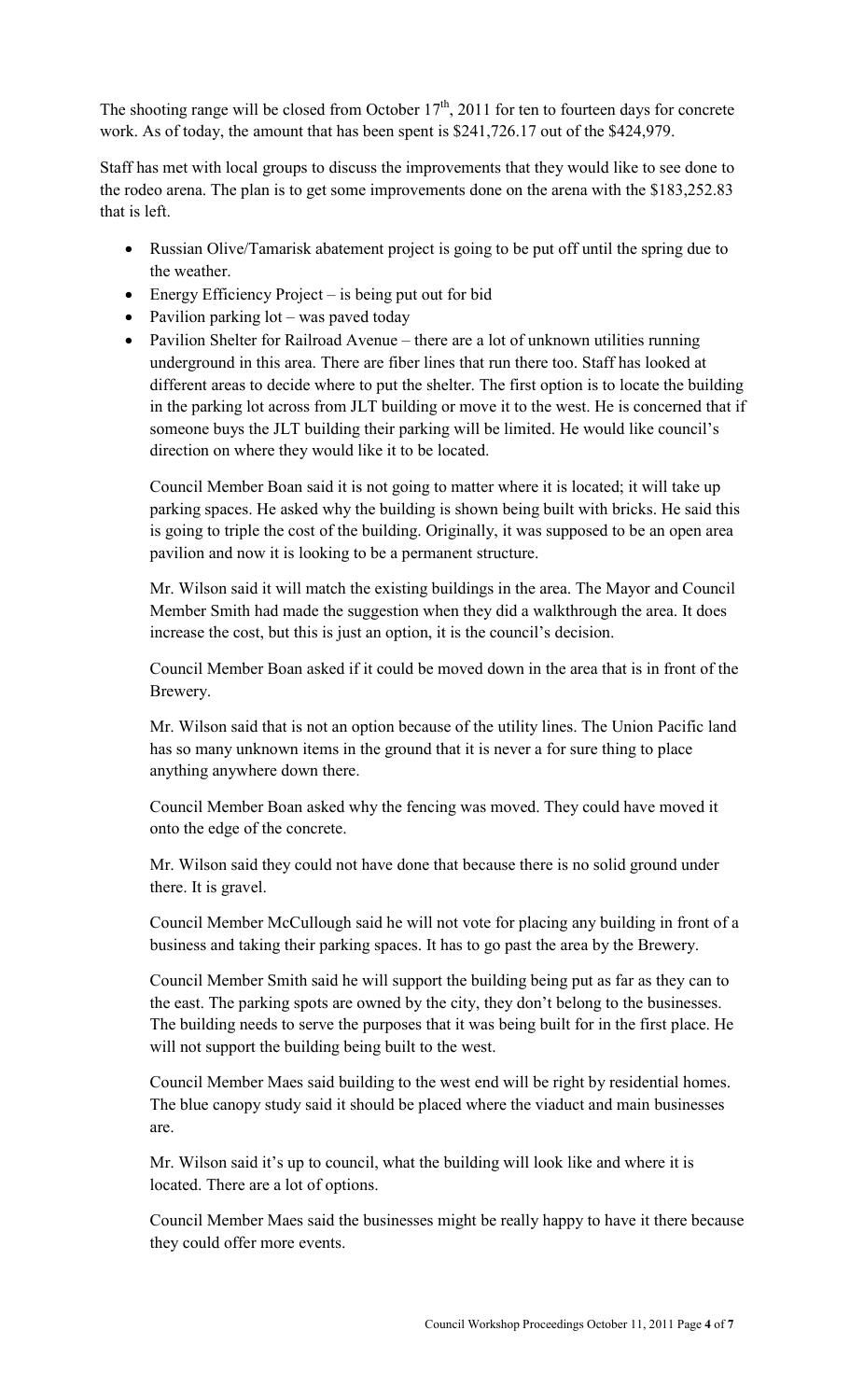Mr. Wilson said there is time to think about this since they will not be building anything now due to the weather.

Council Member Coppolo asked if the grassy area could be used.

Mr. Wilson said he is trying to stay away from the grassy area because it is one of the only level areas and is used for many events.

Council Member Killpack asked if it is put in the grassy area then is there any problems with utilities being in the way.

Mr. Wilson said there is fiber under the grassy area.

The Mayor said parking is an issue but it can be resolved. He does not want to use the grassy area. There needs to be a building down there to use for events.

- Wrought iron fence has been started
- Visitor Center landscaping has been started
- Visitor Center basement will be started in the winter
- Oversight committee Child Development Center Building
- Installation of park benches along Uinta Drive and the greenbelt completed
- Staining of the boardwalk completed
- Staining of the cedar fence throughout the city completed
- Installation of artwork throughout the city completed
- Winterization of the irrigation system started on 10-10-11
- Mosquito control completed for the season

Council Member Smith asked if the amount budgeted for the Visitor Center basement is adequate.

Mr. Wilson said it should be ok, but close. He said there was around \$30,000 for the landscaping and the basement.

## **City Administrator's Report**

Mr. Cook had nothing to report.

## **Mayor and Council Reports**

Council Member Killpack had nothing to report.

Council Member Boan said he will not be here for the next council meeting. He appreciated the Police crime report. He said he would like more information on the Workers' Comp claims.

He was under the impression that staff would go and take out those obstructions in the gutters as soon as the council approved the ordinance and now he is being told staff will not be doing so. If not, he cannot see the point of voting for the ordinance, because staff would not be able to tell if someone already had one or if it was new.

Director of Public Works Mike Nelson said staff is currently doing an inventory of the obstructions that are in now. This way they know if it is a new or old obstruction.

Council Member Maes warned people of the construction areas in town. She suggested people slow down and be cautious when driving through them.

Council Member Coppolo had nothing to report.

Council Member McCullough said the billboards are up and look good.

Council Member Smith had nothing to report.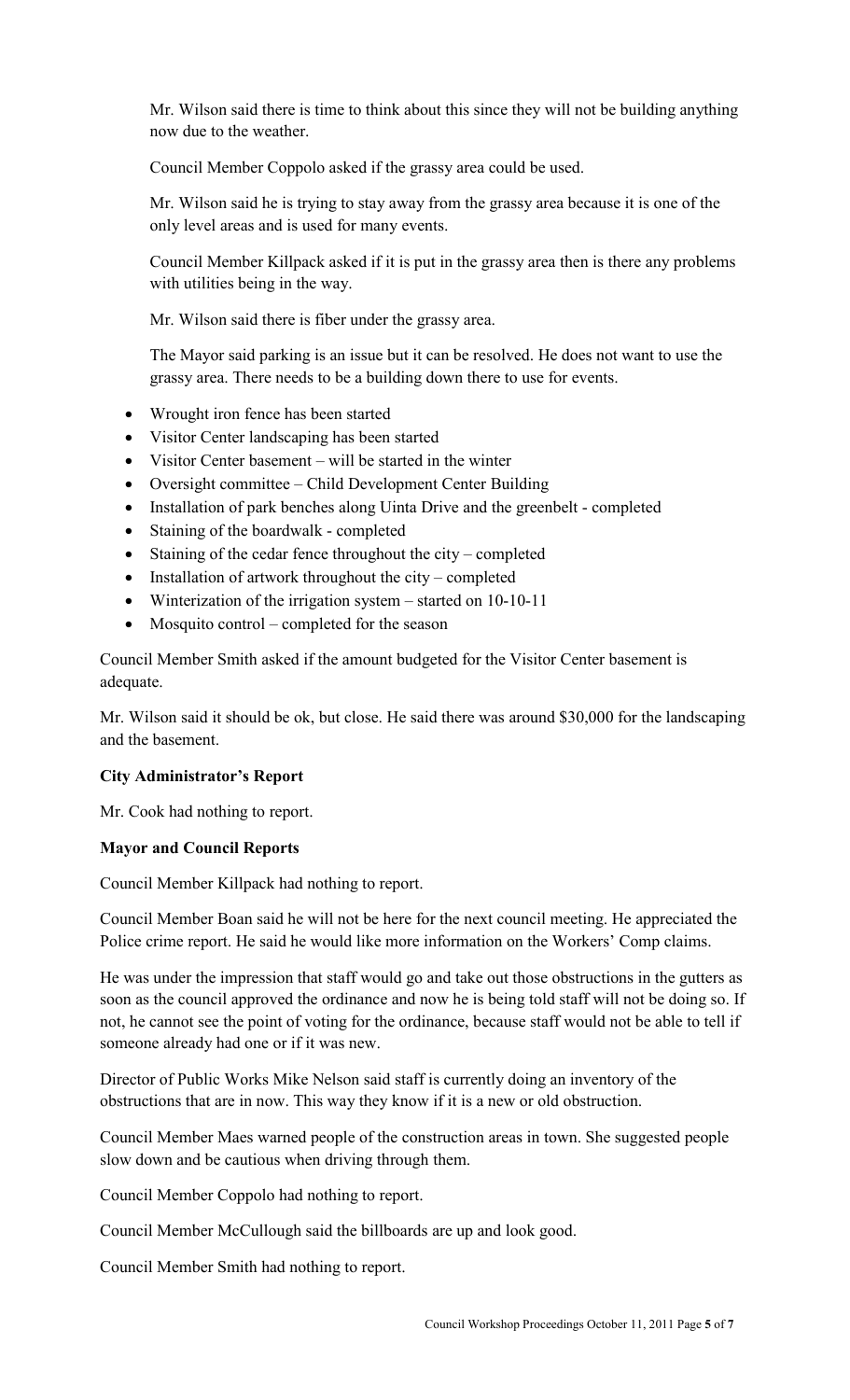The Mayor said there will be a finance committee meeting on October 25, 2011.

The crime report has been on the website since 2008. It has been moved to the front page of the website for better access.

He said there are some proposals regarding the Tomahawk. Futures will have a decision that will have to be made on October 17, 2011.

Council Member McCullough said the proposal is: Futures will deed the building over to the URA, they would have an office in the building free of rent for five years, the maintenance and rent would be taken care of by Futures. A dollar amount would have to be agreed upon for Futures to be the property manager, and any money collected over that amount will have to go into an escrow account, and after five years the money will be split with 50% going to both parties. After five years the building would be sold and Futures would get 30% of the sale and the URA would receive 70% of the sale.

Council Member Killpack said it needs to be clear to Futures. They need to know that they will not get all of the money.

Council Member McCullough said legal counsel can draft something up and everyone can sign it if they agree. This will keep the project going.

Council Member Smith asked about the utilities coming out of Futures' rent/property manager amount.

Council Member McCullough said they would have to pay the utilities. All of this is negotiable, but he wants both parties to take part in the agreement.

Council Member Boan asked why all the money is not going to go into an account for the maintenance of the building that the URA will be responsible for. He thinks it should be a 100% URA building or a 100% Futures building. The money needs to go into one account until the building is sold.

Council Member Killpack said if the URA owns the building until it is sold, it will be their responsibility to maintain it even if something goes wrong.

The Mayor said the building will be deeded over to the URA; otherwise, it will not happen. There has to be a written agreement. The Mayor asked if the current agreement they have on the Tomahawk building would be null and void when the new agreement is signed.

Mr. Cook said the cleanest thing to do is to take the existing development agreement and amend it based on the discussion tonight. When the URA is in place and the plan is accepted, they will take over the ownership of the Tomahawk, but until then the city would own it. All of this can be listed in the new agreement.

Council Member McCullough asked what about the project contractor. If the city waits to sign the contract with Futures then the prices can go up for construction.

Mr. Cook said council has until the end of October to decide.

Council Member Boan said he sees the city being pushed into making decisions that are going to hurt us in the long run.

Council Member Killpack said the council is not being rushed into anything. They simply need to decide what to do with the building. The contractor needs to know if the project is a go or not.

Mr. Cook said the contractor will guarantee the \$1.8 million for the project.

The Mayor said Futures wanted a fee to be the property manager.